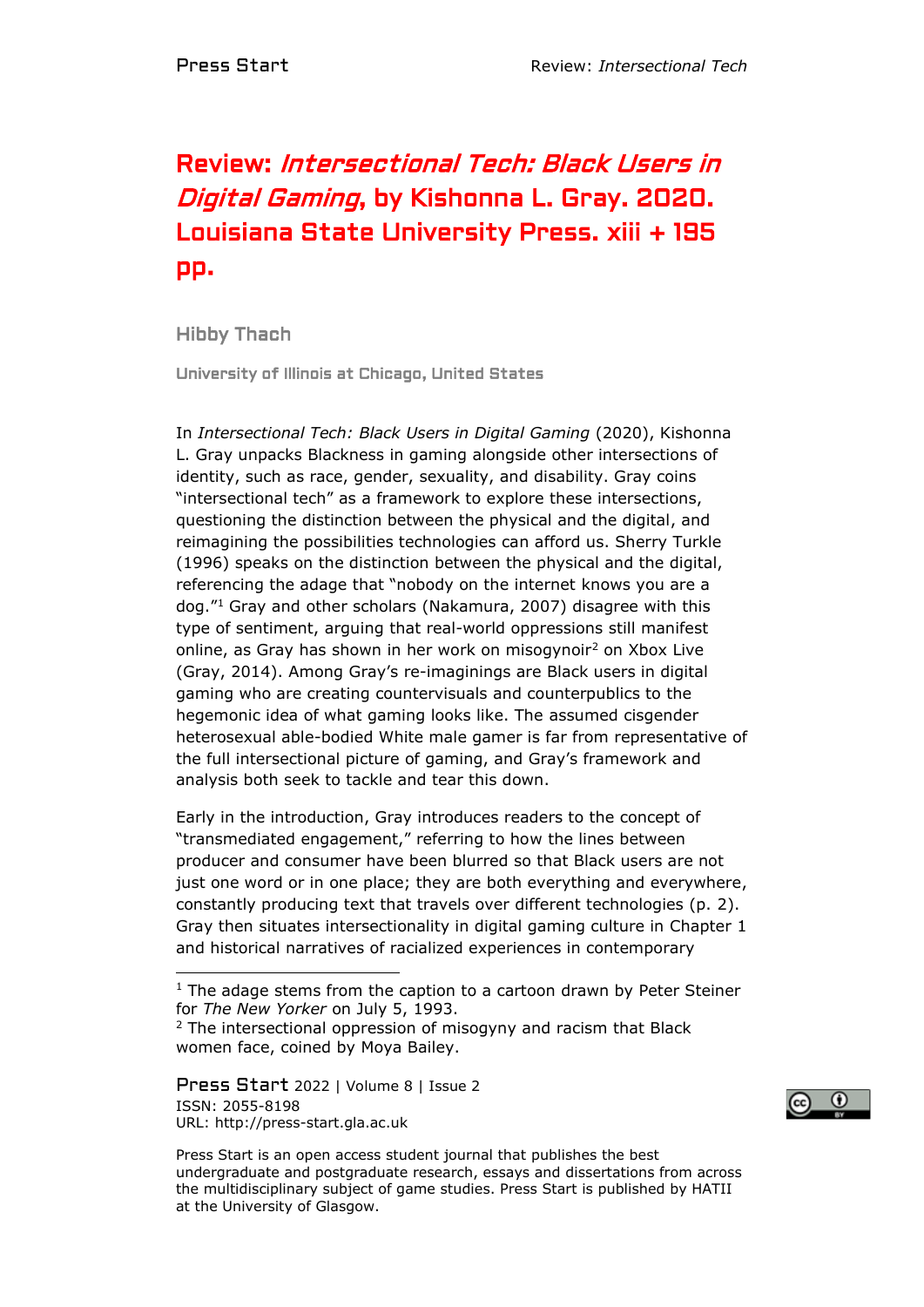games in Chapter 2. Chapter 3 through 6 explore various intersections of identity through the frameworks of intersectional tech and Blackness. In Chapter 3, Gray speaks on Blackness and masculinity in digital gaming. Chapter 4 examines the misogynoir Black women face in digital gaming. Chapter 5 addresses inclusive design and the accessibility issues disabled people face in digital gaming. Chapter 6 analyses the queering of intersectional narratives and how Blackness and queerness intertwine within digital gaming. Finally, *Intersectional Tech* concludes by reiterating the potential Black users have in shaping the future of digital games and technologies.

*Intersectional Tech*'s analysis speaks to the history of Blackness, games, and technology, both historically and now, from the plantations of slavery to Jim Crow to this new age of a digital Jim Crow. In this new age, there is an argument of post-racialism and neoliberal assertions that racism does not happen anymore. Instead, Gray asks how we can acknowledge the racist and ableist histories of historical and contemporary technologies. This relies heavily on critiquing and controlling narratives, while creating subversive and revolutionary content to counter the long history of oppression and exclusion in gaming and technology. *Intersectional Tech* asks: Who created these games and technologies? Who are these games and technologies created for? Are we collectively okay with the answer to both questions?

Gray uses the book as a guided manuscript with what she calls "narrators" sprinkled throughout. In an ethnography, these narrators may be called participants, but Gray centers them and their stories both in how she structures her chapters and her choice of naming them narrators. She methodologically "walks the walk," counteracting the othering that these narrators experience by including them as central to her overarching narrative. The book also includes autoethnographic accounts from Gray herself, which grounds us in Gray's position as a Black queer female scholar in these spaces. However, the book is mostly taken from the perspective of Gray, writing about these concepts intertwined with the narratives and stories of her narrators through over a decade of work. It never feels like this is solely Gray's research or story to tell, but the research and stories of an entire community of underrepresented and excluded Black users.

Gray engages with multiple fields and disciplines within this book, as she comments on in her conclusion, saying,

In complicating the social constructions of technological systems, it becomes essential to explicate the need and possibility of synthesizing ideas and methods from traditional disciplines and use a more multidisciplinary/interdisciplinary approach. (p. 164)

Whether it be critiquing algorithms through work such as *Algorithms of Oppression* (Noble, 2018) or explaining and examining the digital

Press Start 2022 | Volume 8 | Issue 2 ISSN: 2055-8198 Page 111 URL: http://press-start.gla.ac.uk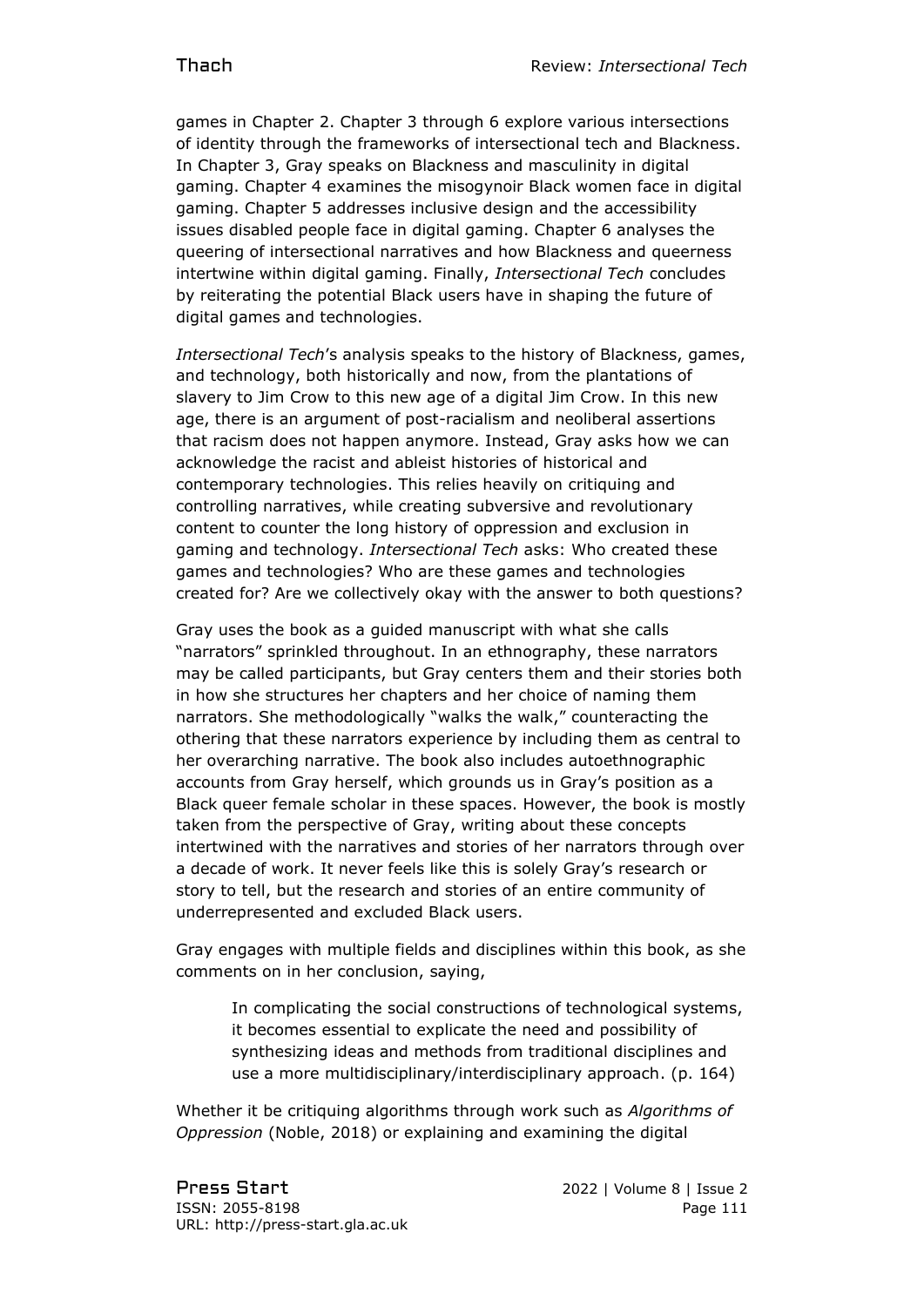practices of the Black Internet (Brock, 2019), *Intersectional Tech* is an interdisciplinary addition to the literature on race and technology and game studies overall. Gray adds to the literature on race and technology by showing readers the importance of analyzing the extremes of anti-Blackness in all its forms within the realm of digital gaming, notorious for a history of rejecting ideas of diversity, multiculturalism, and progressivism (Massanari, 2017). As for games studies literature, Gray asks readers to interrogate the racist and ableist histories of games so that we may reshape digital gaming to center the voices of the most marginalized.

Where *Intersectional Tech* could be improved is within Chapter 6, where Gray focuses on accessibility and disability in digital gaming. In other chapters, Gray mostly acts as an ethnographer, not sharing her own experiences, but acting as a community member and facilitator. This allows the stories of the narrators to truly shine, but in Chapter 6, Gray gives an autoethnographic account of her experience watching an Xbox Kinect trailer. While the account itself is important and worth speaking on, it feels disjointed from the rest of the narrative being told in this chapter. Gray's previous autoethnographic account in Chapter 4 makes sense, as her experiences with misogynoir intertwine with the misogynoir her narrators face as well. Here, however, it does not intertwine as well. Using the Kinect with her disabled narrators, readers see where this technology succeeds in accessibility, but later in the chapter, readers learn about how the technology fails Black people, as it struggles to recognize darker skin. Gray attempts to speak on the misrecognition of darker skin by technology as a type of disability, but speaking on it in terms of affordances and disaffordances instead may have strengthened the argument. Her autoethnographic analysis of the Kinect trailer does not feel like it fits in well, as it interrupts the narrators' stories and fails to contribute the connection that is sorely needed in disability literature.

In an age where we are seeing organizations and academia try to make up for failing marginalized and historically oppressed people, *Intersectional Tech* is a refreshing and necessary step forward. Patching up floods with band-aids will not solve all the -isms in the world, and too often DEI (Diversity, Equity, and Inclusion) work in academia focuses on liberal reform and assimilation of the Other into the world of the privileged. We must move beyond "add diverse bodies and stir" (p. 169) to not only include marginalized perspectives but also transform the cultural practices that render these populations isolated, invisible, and obsolete. Gray's arguments are rooted in Black feminist thought, drawing from the likes of bell hooks' concept of radical black subjectivity (1992, pp. 177-187) or Patricia Hill Collins' questions to access the efficacy of Black women addressing oppression in *Black Feminism at the Crossroads* (1998, as cited in Gray, 2020). All the work Gray cites and contributes revolves around questioning the academic canon and the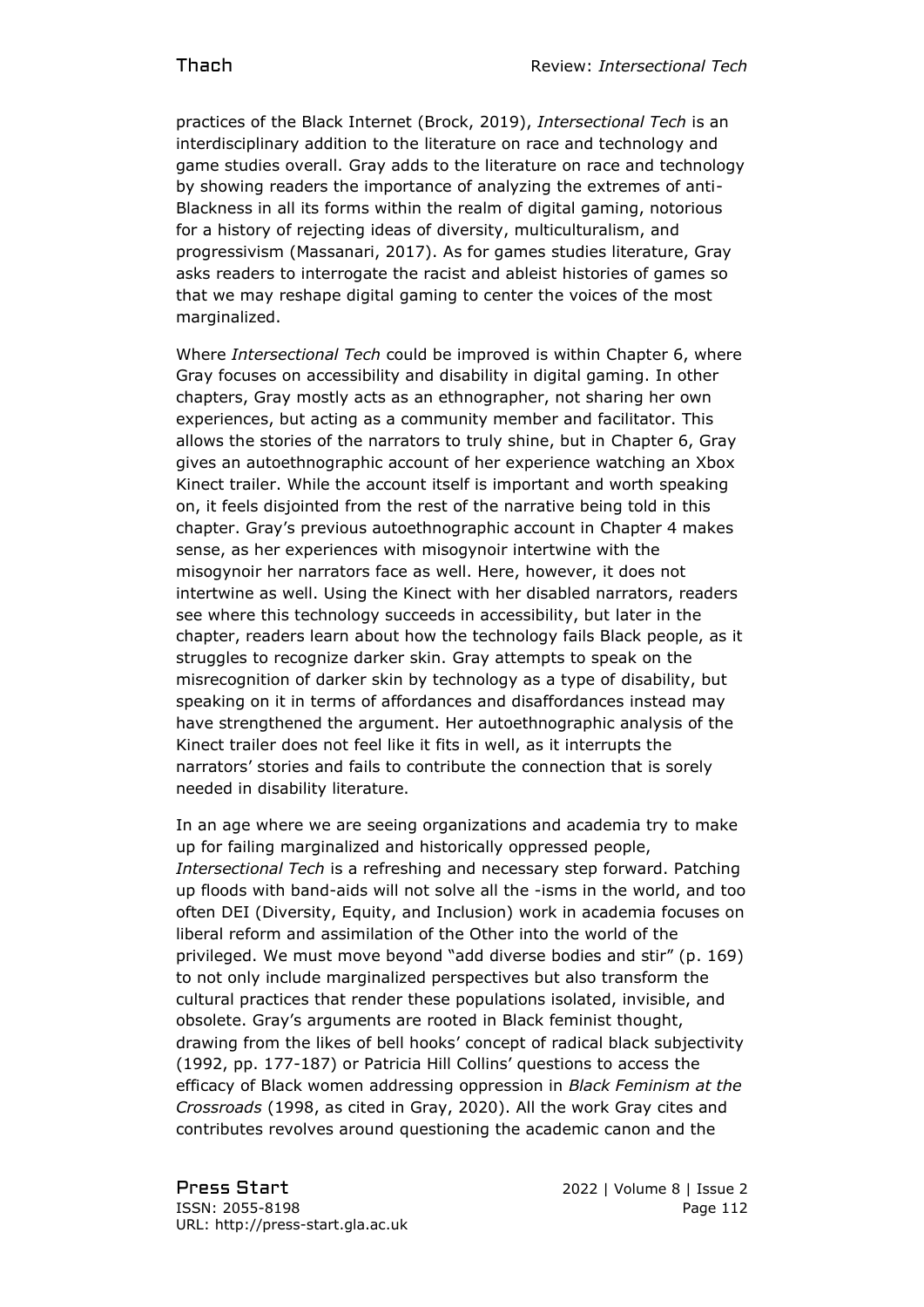hegemonic norm. Gray situates us in a dark history of trauma and exclusion from online and offline gaming and technologies, shows us the problems that are still happening today, and theorizes a future where Blackness is centered in our games and technologies.

Academics reading may start to ask themselves: Does our work truly have an impact? Will the ivory tower create change in the residences below and outside of it? Are we just propagating the inequities and injustices that we write and research about? Based on her writing, Gray seems to advocate that we, as academics, producers, and consumers of media, should improve our current conditions while also transforming them into something new. Gray is not a perfect exemplar of the storyteller who can bridge the gap between academia and the communities we strive to better and include in our work, but she acknowledges this and keeps herself accountable. As a non-Black scholar of color, I understand there are limitations to my perspective of this work. However, the discomfort around realizing these limitations for any of us is the beginning of the work Gray suggests throughout *Intersectional Tech*. The work for bettering the realm of digital games and technologies for Black people is uncomfortable, and any scholar, producer, or consumer of media must be willing to keep themselves accountable through it all.

## References

Brock, A. L. (2019). *Distributed Blackness: African American cybercultures*. New York University Press.

Collins, P. H. (1998, October 21). *Black feminism at the crossroads* [Lecture]. University of Detroit Mercy, Detroit, MI, Unites States.

Gray, K. L. (2014). *Race, gender, and deviance in Xbox Live: Theoretical perspectives from the virtual margins*. Anderson Publishing.

Gray, K. L. (2020). *Intersectional tech: Black users in digital gaming*. Louisiana State University Press.

hooks, b. (1990). *Yearning: Race, gender, and cultural politics*. South End Press.

moyazb. (2010, March 14). *They aren't talking about me…*. Crunk Feminist Collective.

[https://www.crunkfeministcollective.com/2010/03/14/they-arent](https://www.crunkfeministcollective.com/2010/03/14/they-arent-talking-about-me/)[talking-about-me/](https://www.crunkfeministcollective.com/2010/03/14/they-arent-talking-about-me/)

Nakamura, L. (2008). *Digitizing race: Visual cultures of the Internet*. University of Minnesota Press.

Noble, S. U. (2018). *Algorithms of oppression: How search engines reinforce racism*. New York University Press.